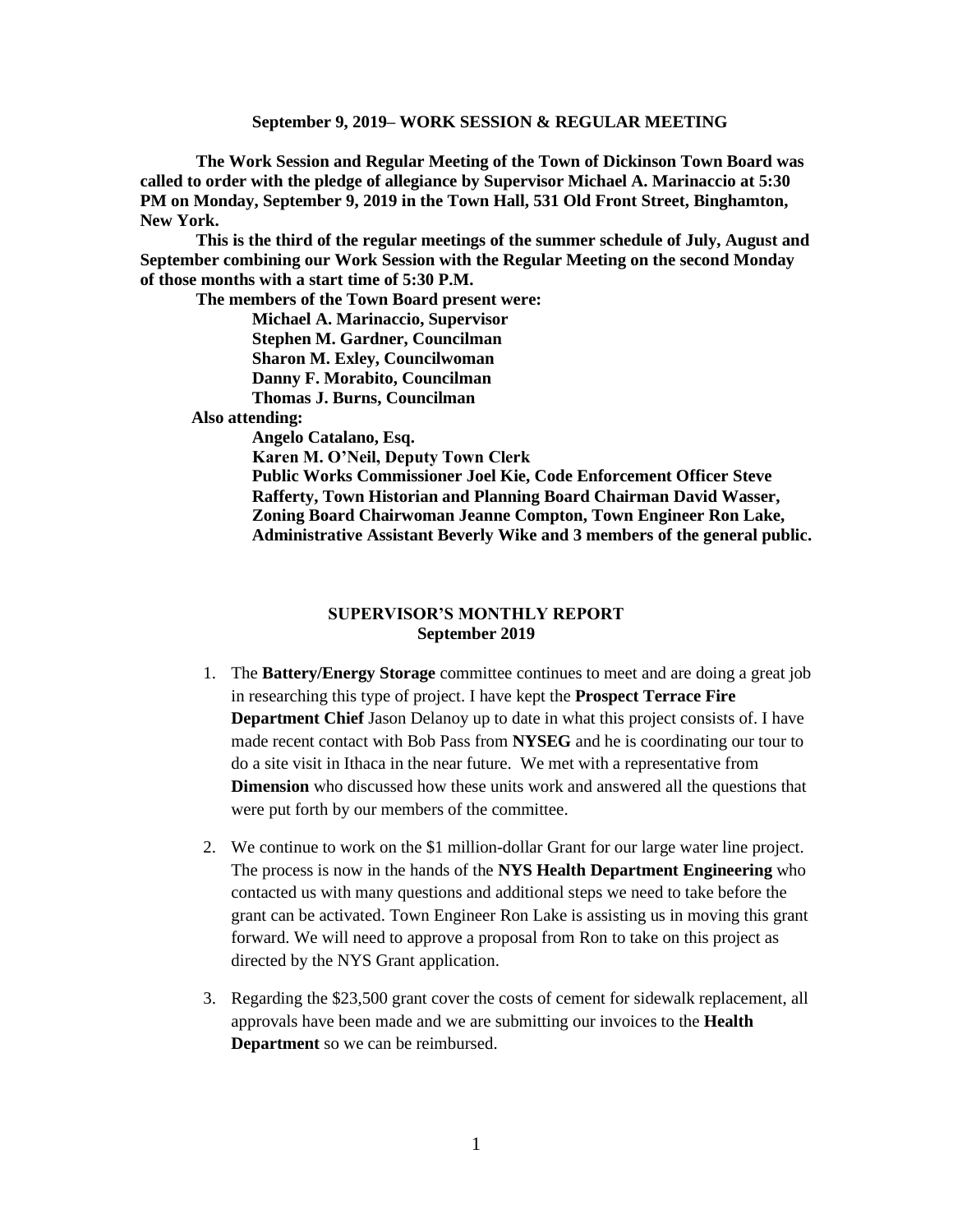#### **SUPERVISOR'S REPORT CONT'D**

- 4. The 2020 Budget planning began in August. I will have a preliminary budget in place soon for the board's review and discussion. Board members will be notified of a date and time for the budget meeting.
- 5. I met with the new **Vice President of Academic Affairs for SUNY Broome**, Dr. Penny Haines, on September 4, 1 pm at the Town Hall. She was accompanied by President Kevin Drumm. This was a get acquainted meeting.
- 6. The meeting with Charter representative Lauren Kelley on August 27 at the Town Hall to discuss the renewal of another 10-year agreement on our franchise agreement was cancelled by Ms. Kelley and will be rescheduled in the near future.
- 7. We received our 2nd quarter distribution from the **Broome County Safety Complex** (jail) for \$20,477 for a total distribution to date of \$95,250. This includes the lump sum payment of \$43,513. We budgeted a total of \$70,000 for 2019 so we surpassed our estimates.
- 8. I reviewed the monthly **NBT** credit card statement and concerns were noted.
- 9. The **NYS Dept. of Transportation** Public Hearing that was held on Aug. 20, 2019 regarding the construction of the Multi-Use path and the replacing of the Front St. bridge and intersection reconfiguration at Front and Old Front Street was well attended by various residents and others. There were a few concerns noted, mostly regarding safety for pedestrians crossing Old Front St. and Front St. in relation to the proposed traffic circles. **NYS DOT** will review the comments and make any necessary changes as they move forward. There may be a second public hearing.
- 10. **Coughlin & Gerhart** will be conducting their **Labor & Employment Law Update** on October 8, 2019, starting at 7:30 am registration and breakfast, 8:30 am to 12:30 pm for the program. Any board members and other town officers who would like to attend, please let me know so that I can pre-register you.

#### **Code Violations Report**:

- 1. 36 Pulaski, tall weeds and grass
- 2. 62 Sowden, large accumulation of garbage
- 3. 17 Longview, tall weeds and grass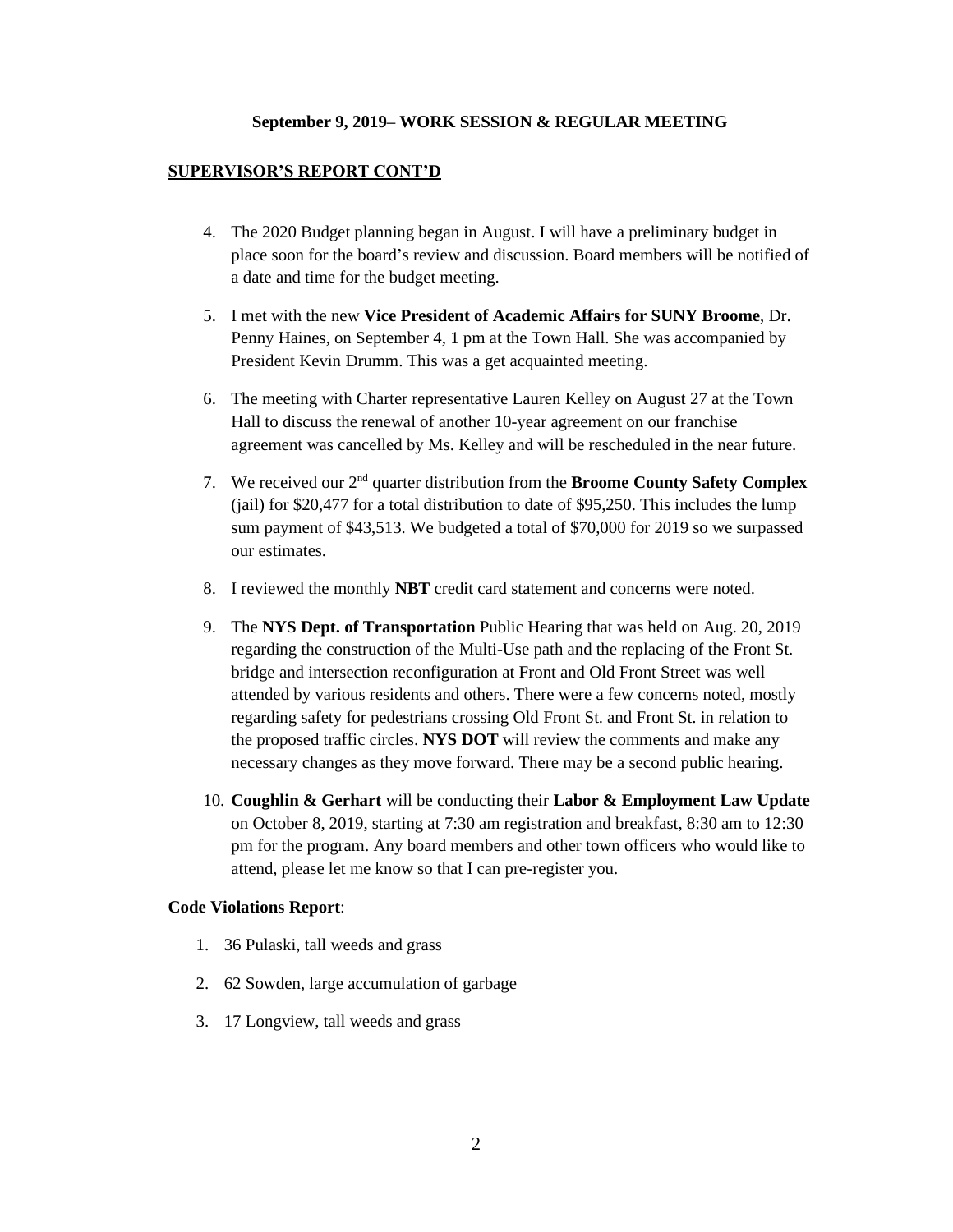## **SUPERVISOR'S REPORT CONT'D**

#### **Dog Control Reports**

The August Dog Control reports have been submitted. A total of seven calls were addressed. Dog biting another dog while being walked, dog not on a leash, dogs running lose, aggressive pit bull.

#### **NYSEG Warning Letter:** No **NYSEG** warnings issued

**Next Meeting:** The next Board meeting will be on Monday, October 7 at 5:30, Work Session.

## **PUBLIC COMMENTS**

A resident asked Supervisor Marinaccio if the Sheriff's Department as in past years will hold a public information meeting with the incoming **SUNY Broome** students to address the need to respect the private properties surrounding the college. Supervisor Marinaccio will check with the Sheriff's Office.

#### **COMMITTEE REPORTS**

#### • **PUBLIC WORKS**

- o Councilman Gardner reported that the Town received a **GMC** truck from **SUNY Broome** which will be used for parts.
- o Councilman Gardner mentioned there will be a discussion later in the meeting regarding a personnel/staffing issue in the Public Works Department.
- o Councilman Gardner reported that he and Public Works Commissioner Kie will be reviewing the budget with Supervisor Marinaccio.

## • **FINANCE**

## **SUPERVISOR'S MONTHLY FINANCIAL REPORT**

Councilman Morabito made a motion to approve the **July 2019 Supervisor monthly report** seconded by Councilman Gardner. All in favor.

#### **TOWN COURT MONTHLY FINANCIAL REPORT**

Councilman Morabito made a motion to accept the Financial Report for the **Town of Dickinson Court** for the month of **July 2019** in the amount of **\$48,682.50**. **STATE: \$38,467.00 COUNTY: \$1,212.50 TOWN: \$8,785.00 OTHER: \$218.00** On a motion of Councilman Morabito and seconded by Councilman Gardner. All in favor.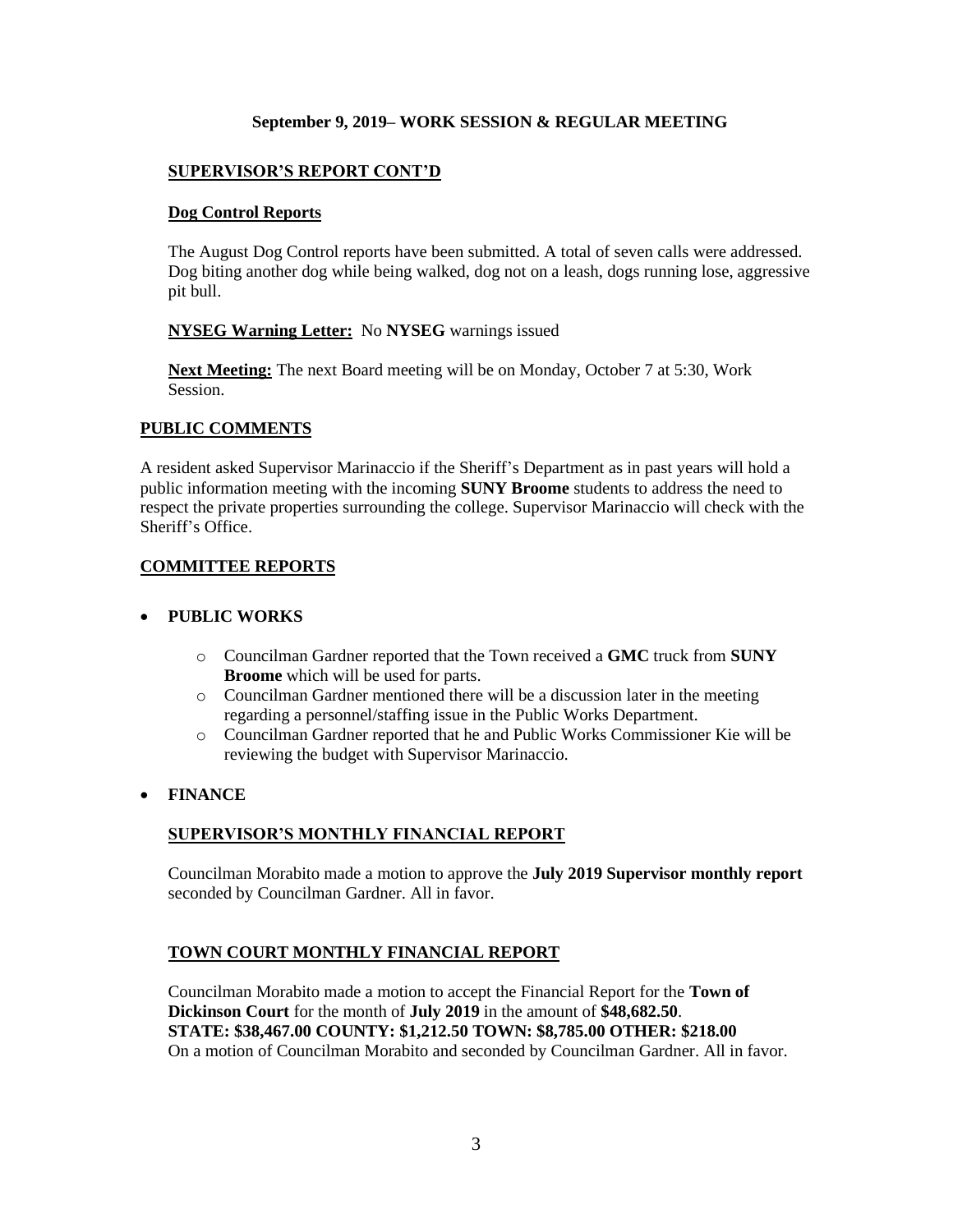### **TOWN CLERK MONTHLY FINANCIAL REPORT**

Councilman Morabito made a motion to accept the **August 2019 Monthly Financial Report** for the **Town Clerk in the amount of \$1,402.82.** On a motion by Councilman Morabito seconded by Councilman Burns. All in favor.

| <b>Town Clerk's Report</b><br>August 2019 in the amount of \$1,402.82: |            |  |
|------------------------------------------------------------------------|------------|--|
| NYS Ag & Markets spay/Neuter program                                   | \$56.00    |  |
| <b>Supervisor Town of Dickinson</b>                                    | \$1,402.82 |  |
| <b>NYS DOH</b>                                                         | \$0.00     |  |

## **ABSTRACTS FOR APPROVAL**

On Motion from Councilman Morabito, seconded by Councilman Gardner to approve **abstract # 9**, dated **September 9, 2019** in the amount of **\$75,375.08.** Vote Ayes- 5, Nays-0, Absent-0.

> Supervisor Marinaccio voting Aye Councilman Gardner voting Aye Councilwoman Exley voting Aye Councilman Morabito voting Aye Councilman Burns Aye

Unanimously passed and noted as duly adopted.

## **Abstract Summary of Audited Vouchers for Funds respectively in the amount(s) of \$75,375.08.**

**Voucher #9 for August 2019 in the amount of \$75,375.08:** 

| <b>General Fund</b>          | \$54,588.93 |
|------------------------------|-------------|
| <b>Part Town</b>             | \$0.00      |
| <b>Highway</b>               | \$5,551.71  |
| <b>Fire districts</b>        | \$0.00      |
| <b>Light Districts</b>       | \$624.89    |
| <b>Sewer Operating Dist.</b> | \$3,029.11  |
| <b>Water Operating Dist.</b> | \$11,580.44 |
|                              |             |

## **APPROVAL OF MINUTES**

On a motion by Councilman Gardner seconded by Councilman Burns to approve the **Work Session and Regular Meeting Minutes of August 19, 2019.** All in favor.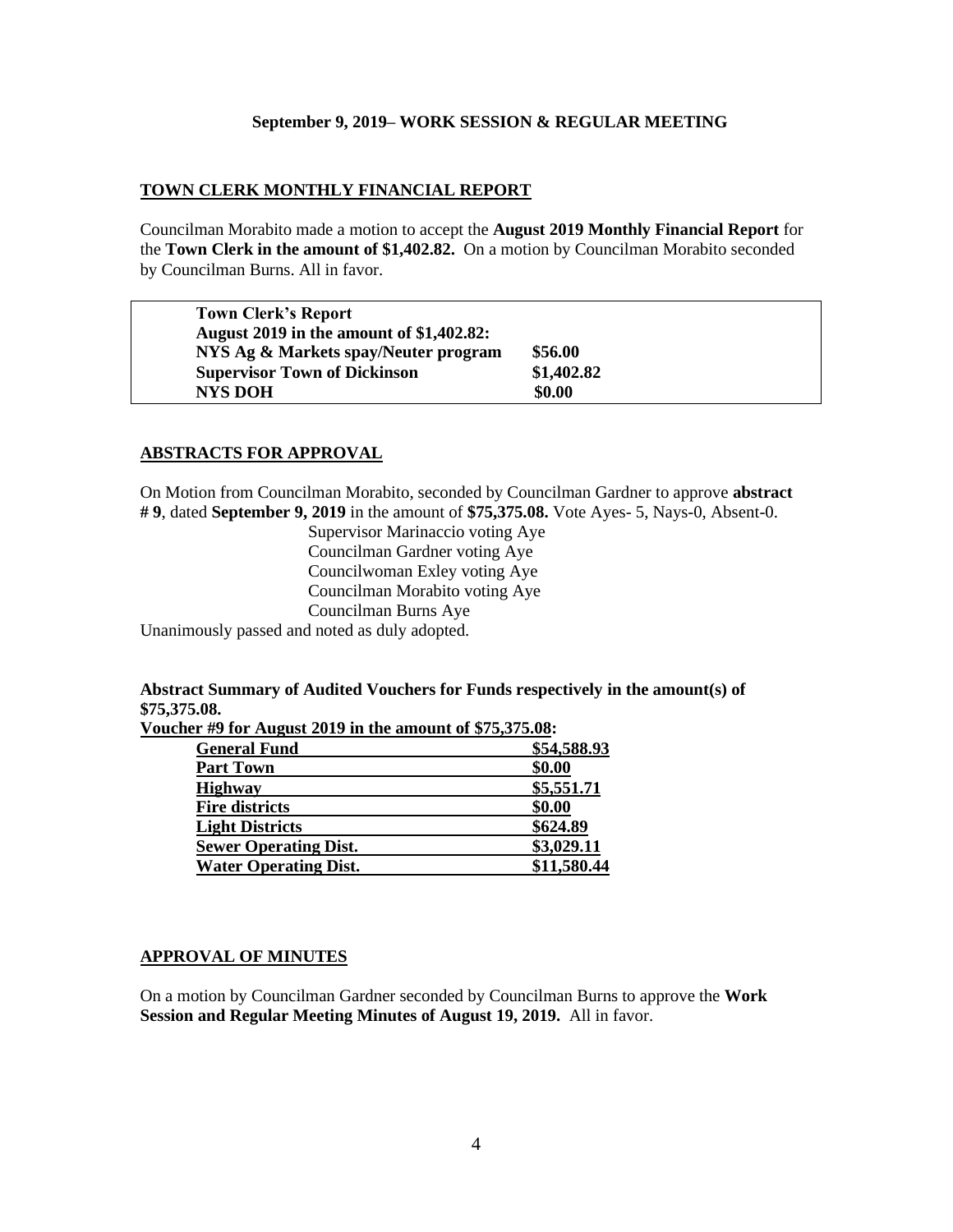#### **ATTORNEY**

## **RESOLUTION 2019-23**

The following Resolution was offered by Councilwoman Exley, who moved its adoption, seconded by Councilman Morabito to wit:

BE IT RESOLVED, by the Town Board of the Town of Dickinson, Broome County, New York as follows:

## **RESOLUTION: RE-APPOINTING JOHN E. CAHILL AS THE TOWN OF DICKINSON ASSESSOR FOR THE TERM BEGINNING OCTOBER 1, 2019 THROUGH SEPTEMBER 30, 2025.**

The question of adoption of the foregoing Resolution was duly put to a vote on roll call which resulted as follows: All in favor. Vote Ayes  $-5$ , Nays  $-0$ , Absent -0.

> Supervisor Marinaccio voting Aye Councilman Gardner Aye Councilwoman Exley voting Aye Councilman Morabito voting Aye Councilman Burns voting Aye

All in favor.

To be filed with New York State Department of Tax and Finance. Copy on file in the Clerk's office.

#### **RESOLUTION 2019-24**

The following Resolution was offered by Councilman Morabito, who moved its adoption, seconded by Councilman Gardner to wit:

BE IT RESOLVED, by the Town Board of the Town of Dickinson, Broome County, New York as follows:

## **RESOLUTION: ADOPTING THE USE OF FORCE POLICY FOR THE TOWN OF DICKINSON.**

The question of adoption of the foregoing Resolution was duly put to a vote on roll call which resulted as follows: All in favor. Vote  $Ayes - 5$ , Nays  $-0$ , Absent -0.

Supervisor Marinaccio voting Aye Councilman Gardner Aye Councilwoman Exley voting Aye Councilman Morabito voting Aye Councilman Burns voting Aye

All in favor. Copy on file – Model Policy from New York State.

#### **STATUS: N. ELY STREET DEED**

Attorney Catalano stated that the deed for North Ely street has been drafted and after several attempts he is still waiting to hear back from the owners' attorney in order to finalize the transfer. He stated that if he does not hear back after one last attempt, he will notify them that the Town will not be plowing the street this winter.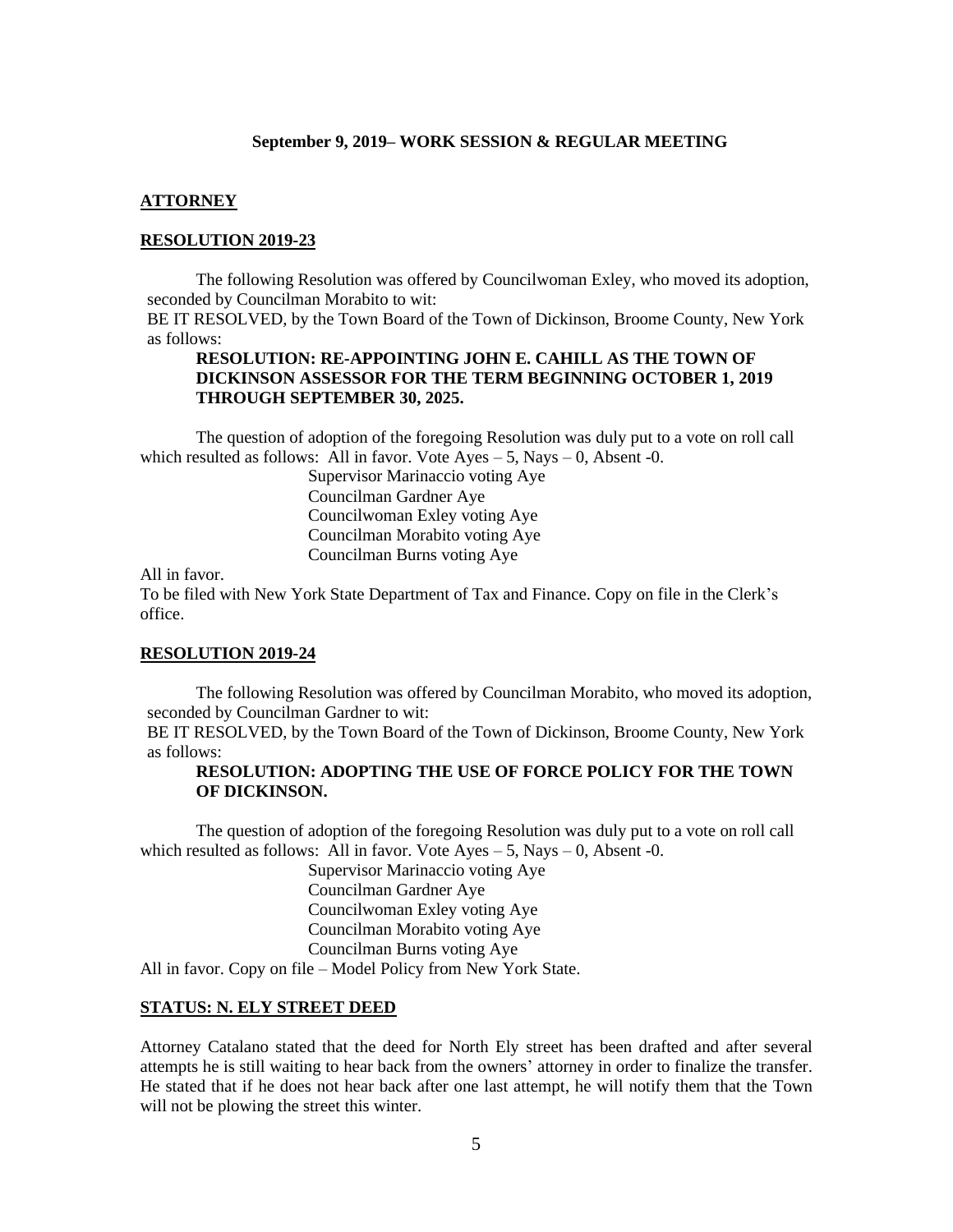# **BOARD REVIEW OF THE COMPREHENSIVE PLAN UPDATES RECENTLY ADOPTED BY THE PLANNING BOARD**

Planning Board Chair David Wasser reported that the Planning Board is looking at making recommendations on how to make the Town friendlier to the 50 and over community in the update to the Comprehensive Plan.

## **FIRE PROTECTION DISTRICT 3**

Attorney Catalano stated that the Village of Port Dickinson Fire Protection Contract is up. The Village is proposing modest increases:

That is the area encompassing upper Bevier Street between the City of Binghamton and the Town of Kirkwood

Upper State Road between Village of Port Dickinson and the Town of Kirkwood Upper Phelps Street often known as Rogers Mountain Way We typically do a 3-year contract and the current one ends December 31, 2019

Suggestions for annual increases from the village:

2020 - \$654 increase for a total contract of \$30,800a 2,1% increase 2021- \$700 increase for a total contract of \$31,500 a 2.2 % increase 2022 - \$700 increase for a total contract of \$32,200 a 2.2% increase

A Public Hearing will be scheduled.

There has been no direct formal proposal from the Village of Port Dickinson Fire Department yet.

# **REPEAT OFFENDER LOCAL LAW**

A Public Hearing will be scheduled regarding the Repeat Offender Local Law.

## **COMMITTEE REPORTS:**

# **PUBLIC WORKS – WATER DEPARTMENT & HIGHWAY DEPARTMENT**

- Public Works Commissioner Kie reported that the yard waste truck is out of service and Publics Works is using the Town of Chenango truck until ours is repaired.
- Public Works Commissioner Kie reported that the soil sampling at the Sunrise Terrace Association building has been completed and a full report will be available at the next meeting.
- Mr. Kie reported that the Public Works Department is down one employee following the retirement of David Plestis due to health issues. Mr. Kie asked the Board for approval to hire Jason Delanoy to fill the position.